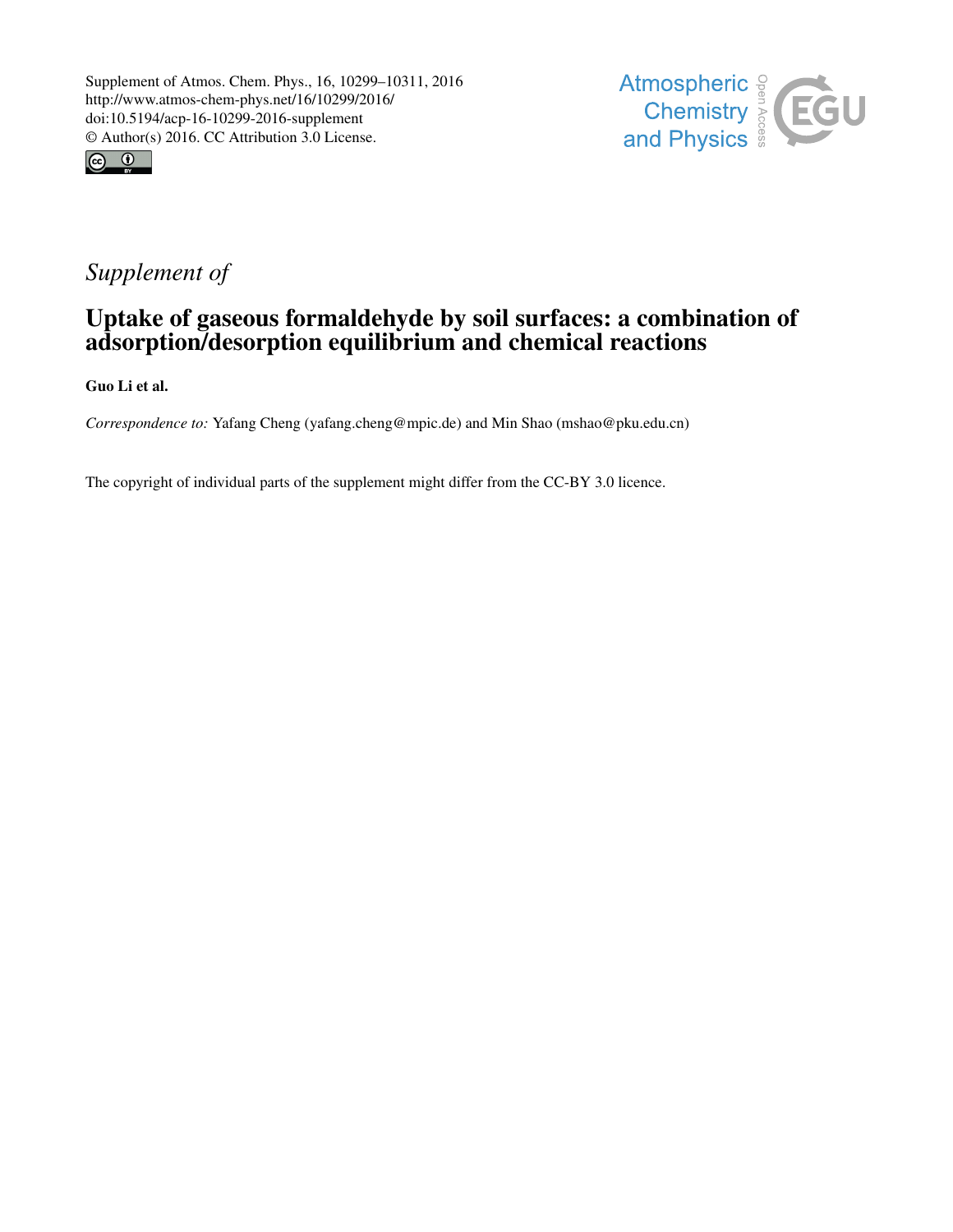| Initial HCHO con.                                                                               | $RH$ (%) | $\gamma^a \times 10^{-5}$ | $\gamma^b \times 10^{-5}$ | $\gamma^c \times 10^{-5}$ | $\gamma^d \times 10^{-5}$ | $\gamma^e \times 10^{-5}$ | $v^f \times 10^{-5}$ |
|-------------------------------------------------------------------------------------------------|----------|---------------------------|---------------------------|---------------------------|---------------------------|---------------------------|----------------------|
| $C_{in}$ (ppb)                                                                                  |          |                           |                           |                           |                           |                           |                      |
| 10                                                                                              | $\Omega$ | $17.9 \pm 0.7$            | $17.2 \pm 1.7$            | $17.0 \pm 1.6$            | $17.4 \pm 0.8$            | $17.1 \pm 0.8$            | $16.7 \pm 1.3$       |
| 10                                                                                              | 40       | $7.4 \pm 1.2$             | $6.3 \pm 0.9$             | $4.9 \pm 0.6$             | $4.3 \pm 0.8$             | $3.8 \pm 0.9$             | $3.5 \pm 0.8$        |
| 20                                                                                              | $\Omega$ | $16.7 \pm 0.3$            | $16.3 \pm 0.6$            | $15.8 \pm 0.7$            | $15.5 \pm 0.8$            | $15.3 \pm 0.8$            | $15.4 \pm 0.4$       |
| 20                                                                                              | 40       | $7.2 \pm 1.0$             | $6.6 \pm 0.4$             | $5.1 \pm 0.3$             | $4.1 \pm 0.1$             | $3.5 \pm 0.1$             | $3.2 \pm 0.1$        |
| 30                                                                                              | $\Omega$ | $16.0 \pm 0.8$            | $15.5 \pm 1.2$            | $14.8 \pm 1.2$            | $14.8 \pm 0.9$            | $14.6 \pm 1.2$            | $14.2 \pm 0.9$       |
| 30                                                                                              | 10       | $11.6 \pm 0.3$            | $9.4 \pm 0.3$             | $7.5 \pm 0.2$             | $6.3 \pm 0.2$             | $5.5 \pm 0.1$             | $4.8 \pm 0.1$        |
| 30                                                                                              | 20       | $10.4 \pm 0.5$            | $7.8 \pm 0.5$             | $5.8 \pm 0.3$             | $4.7 \pm 0.2$             | $3.9 \pm 0.2$             | $3.3 \pm 0.1$        |
| 30                                                                                              | 30       | $9.4 \pm 0.3$             | $6.5 \pm 0.3$             | $4.7 \pm 0.3$             | $3.8 \pm 0.3$             | $3.1 \pm 0.3$             | $2.7 \pm 0.2$        |
| 30                                                                                              | 40       | $7.1 \pm 0.6$             | $6.3 \pm 0.5$             | $4.5 \pm 0.4$             | $3.4 \pm 0.4$             | $2.9 \pm 0.2$             | $2.5 \pm 0.2$        |
| 30                                                                                              | 50       | $7.6 \pm 0.3$             | $6.0 \pm 0.2$             | $4.2 \pm 0.2$             | $3.3 \pm 0.1$             | $2.7 \pm 0.1$             | $2.3 \pm 0.1$        |
| 30                                                                                              | 60       | $7.8 \pm 0.1$             | $6.1 \pm 0.2$             | $4.4 \pm 0.2$             | $3.6 \pm 0.2$             | $3.0 \pm 0.2$             | $2.6 \pm 0.2$        |
| 30                                                                                              | 70       | $7.7 \pm 0.4$             | $6.0 \pm 0.3$             | $4.3 \pm 0.2$             | $3.4 \pm 0.2$             | $2.9 \pm 0.2$             | $2.5 \pm 0.2$        |
| 40                                                                                              | $\Omega$ | $13.5 \pm 0.7$            | $13.3 \pm 0.5$            | $13.1 \pm 0.5$            | $12.8 \pm 0.5$            | $12.7 \pm 0.4$            | $12.7 \pm 0.3$       |
| 40                                                                                              | 40       | $6.9 \pm 0.1$             | $6.1 \pm 0.2$             | $4.5 \pm 0.2$             | $3.5 \pm 0.2$             | $2.9 \pm 0.1$             | $2.5 \pm 0.1$        |
| "Uptake coefficients at uptake time period of 5 min. $b$ 10 min. "20min. "30min." 40min. 50min. |          |                           |                           |                           |                           |                           |                      |
| The error bars represent one standard deviation of three replicates.                            |          |                           |                           |                           |                           |                           |                      |

Table S.1. Calculated HCHO uptake coefficients as a function of initial HCHO concentration, relative humidity and uptake time period.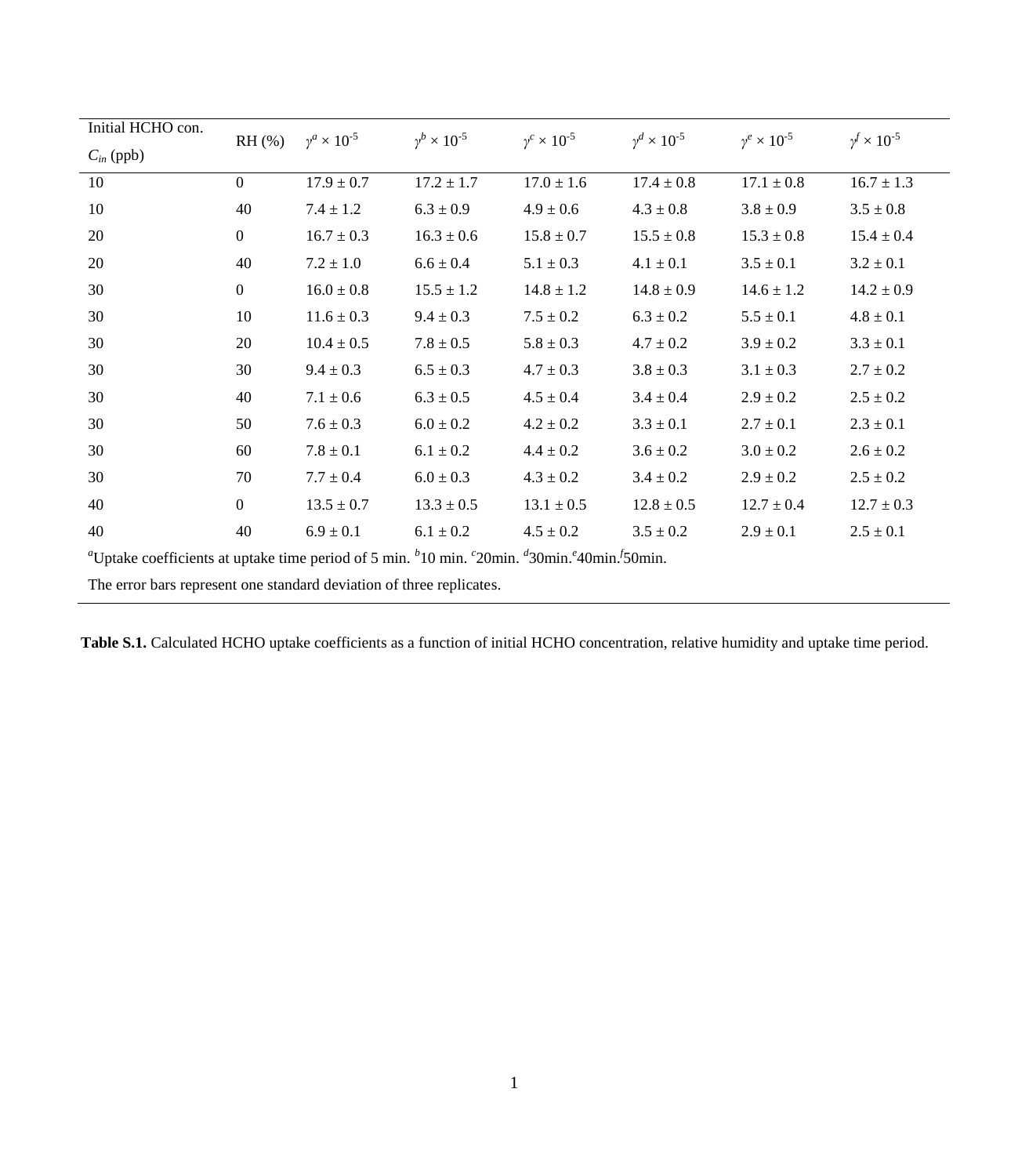

Figure S.1. Air-dried continuous rotating coating tool (ACRO). (A) flushing gas inlet; (B) motor with a driving belt; (C) fastened tubing holder; (D) coated flow tube; (E) loosened tubing holder; (F) foothold.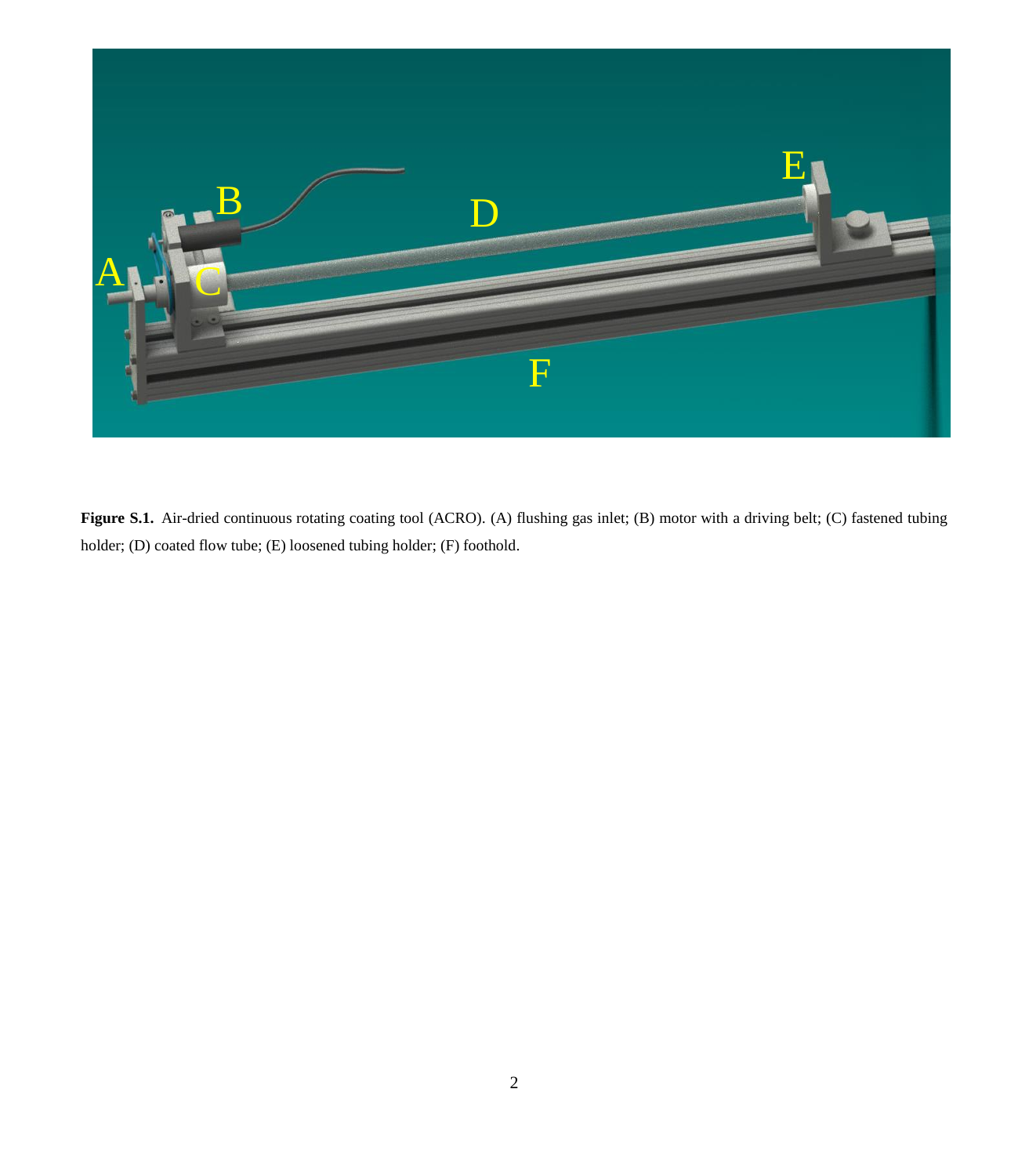

Figure S.2. Energy Dispersive X-ray (EDX) analysis of the soil sample.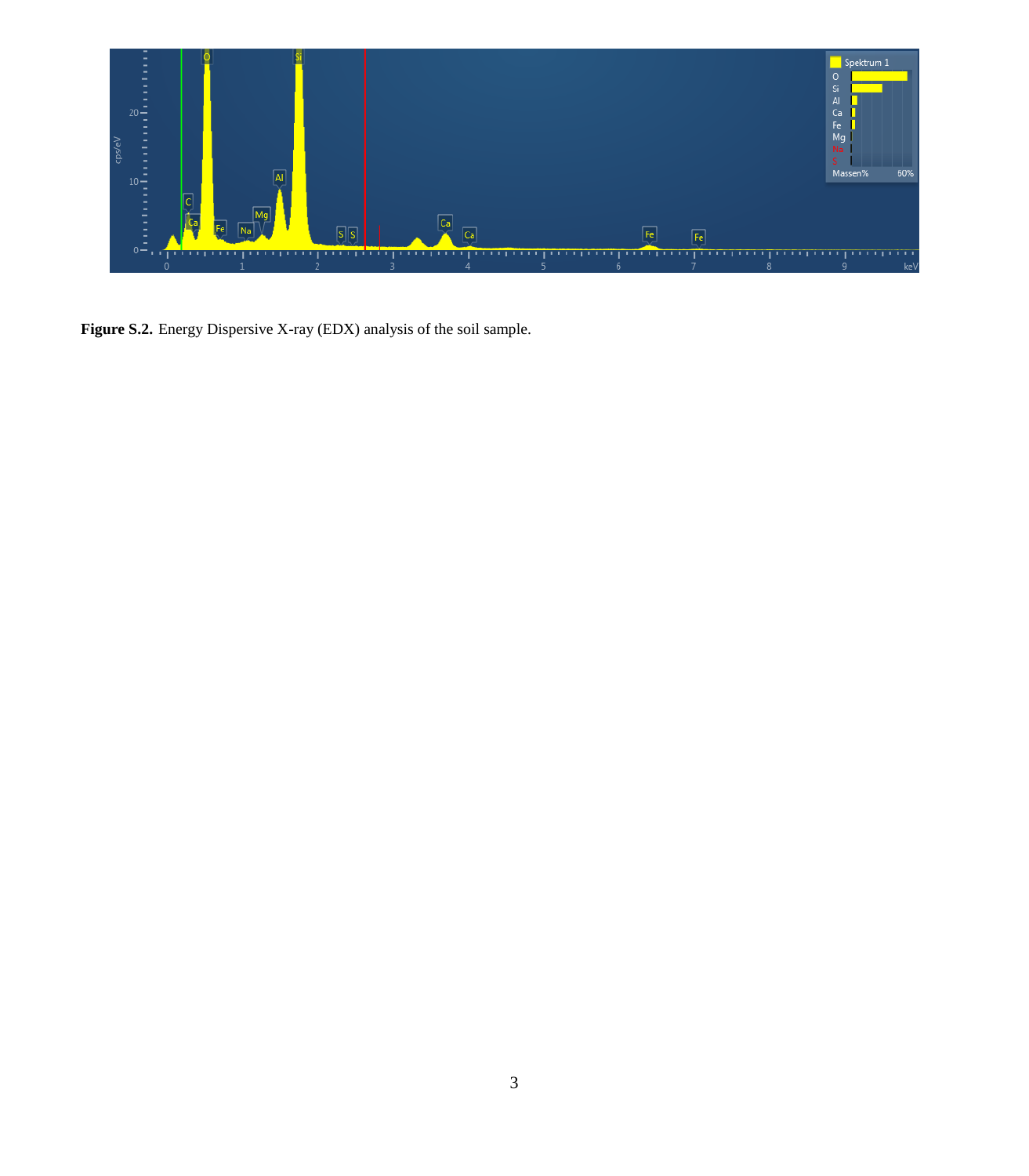

Figure S.3. Transmittance  $C_{\text{out}}/C_{\text{in}}$  versus uptake coefficients derived from both CKD-B and KPS methods, for specified dimensionless length  $z^* = 0.385$  under our experimental conditions.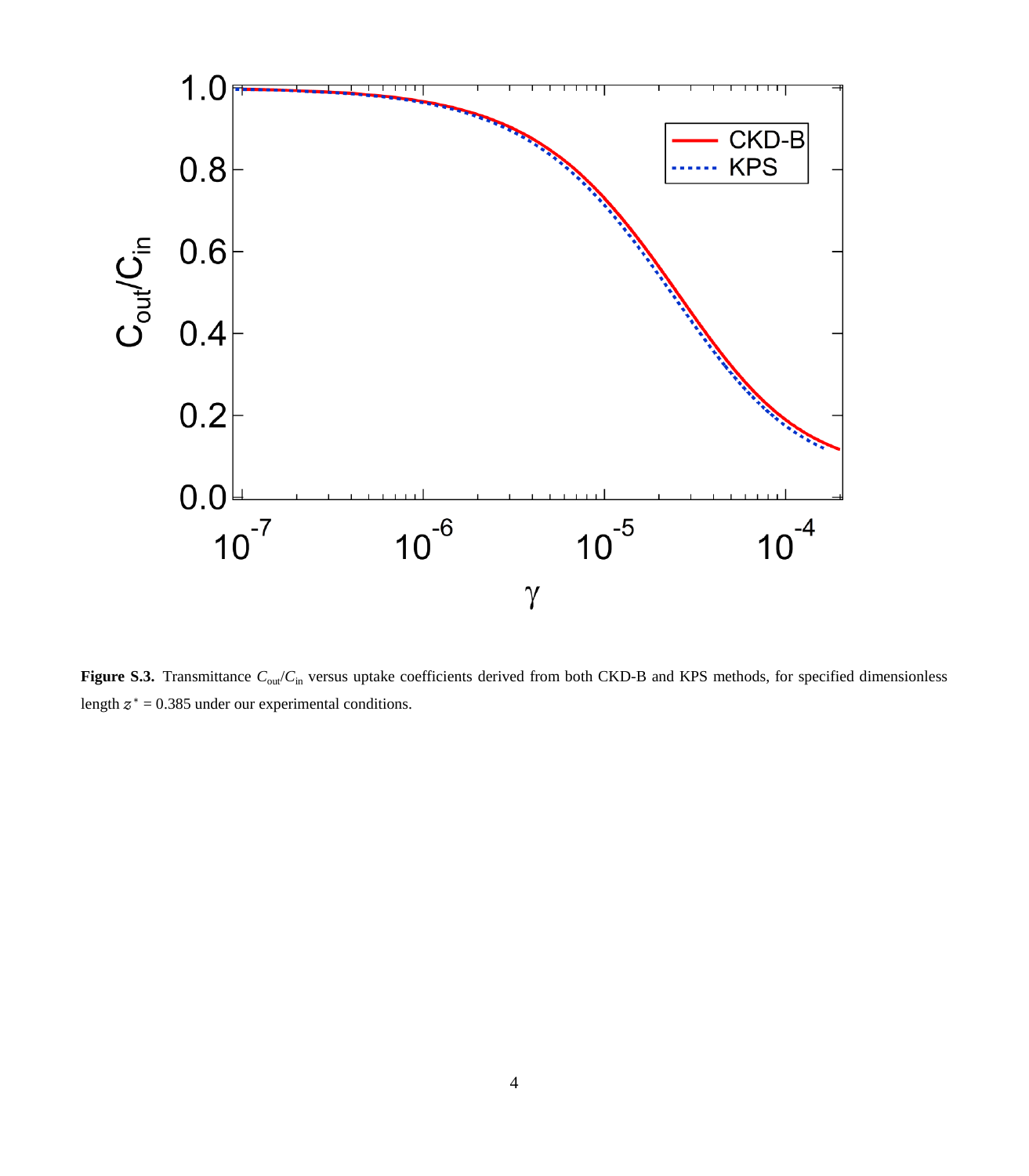

**Figure S.4.** Transmittance  $C_{\text{out}}/C_{\text{in}}$  versus Sherwood number  $N_{\text{Shw}}$ , for specified dimensionless length  $z^* = 0.385$  under our experimental conditions. The red dots represent the values from Table I in the reference of Murphy et al., (1987); the black line denotes values from our calculations.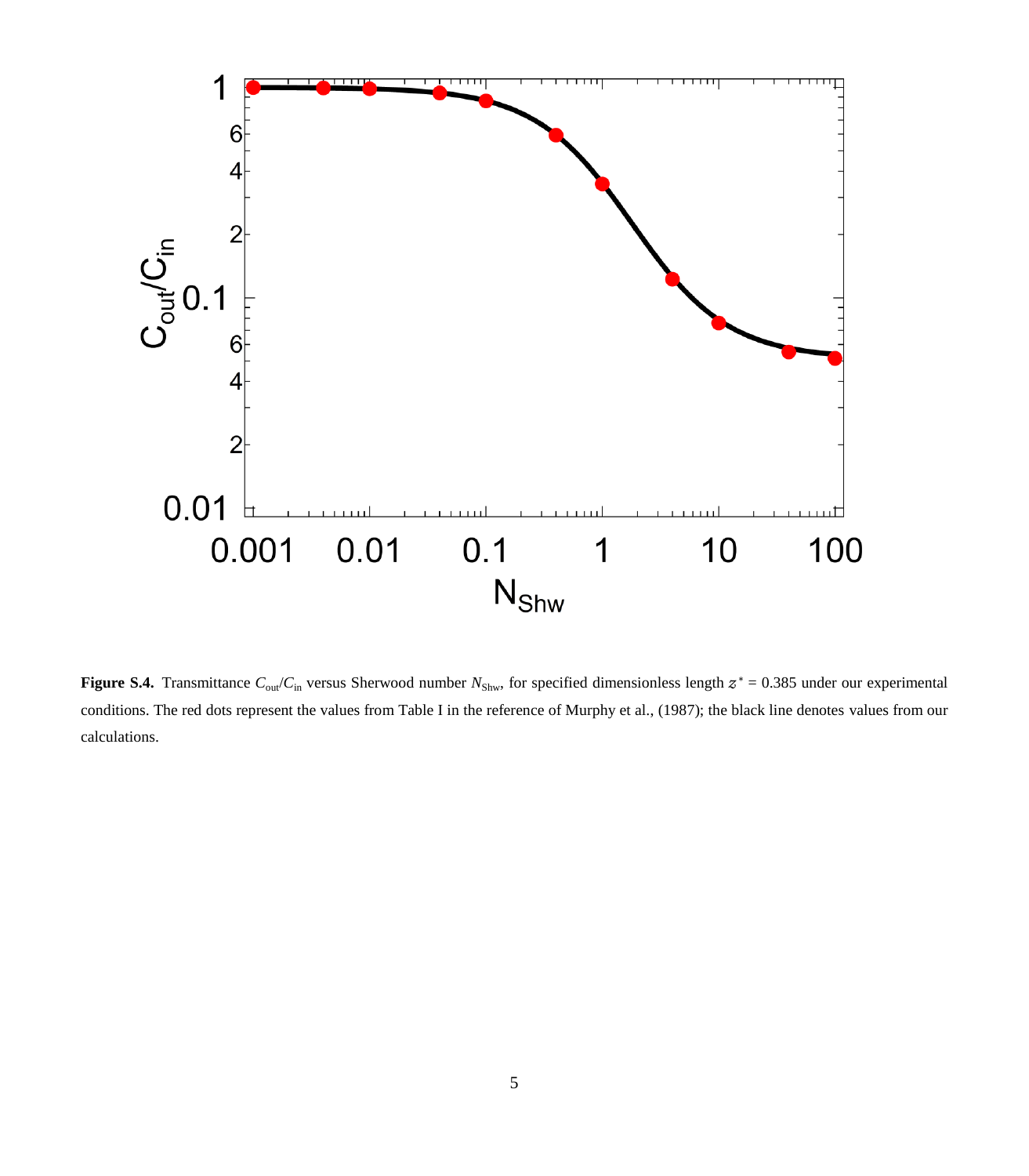#### **(1) Parameters definition**

The parameters adopted in the provided code are defined as follows:

*L*: flow tube length; *R*: flow tube radius; *z*: axial position; *r*: radial position; *F*: volume flow rate of carrier gas in flow tube; *D*: diffusion coefficient of analyte in the carrier gas under experimental conditions;  $T_0$ : standard temperature, 273K;  $P_0$ : standard pressure, 101kPa; *T*: temperature at experimental conditions; *P*: pressure at experimental conditions; *g*: the uptake coefficient; *g*\_min: the minimum value of the uptake coefficient; *g*\_max: the maximum value of the uptake coefficient; *g*\_*n*: the number of values of *g* from  $g_{\text{min}}$  to  $g_{\text{max}}$ ; *x*: the dimensionless form of radius position *r*,  $x = r/R$ , ranging from 0 to 1; *t*: the dimensionless form of axial position *z*,  $t = z \times \pi \times D/(2 \times F) \times (T_0/T) \times (P/P_0)$ , ranging from 0 to  $t_0$ ;  $t_0$ :  $t_0 =$  $L \times \pi \times D/(2 \times F) \times (T_0/T) \times (P/P_0)$ ; *u*: analyte concentration at the axial and radial position (dimensionless) of (*t*, *x*); *v*: analyte mean molecular speed; *N*: Sherwood number.

For the axial and radial position  $(z, r)$  in a flow tube, see Fig. S.5.



**Figure S.5.** Schematic of the axial and radial position (*z*, *r*) in a flow tube with length of *L* and radius of *R*.

#### **(2) Parameters input**

Open all the  $*$ .m files and input the following parameters: *L*, *R*, *F*, *D*, *T*, *P* and  $\nu$  according to the specific experimental conditions applied. Note that *g*\_min, *g*\_max and *g*\_n should be specified in advance and also for the numbers (*n*) of *t* and *x* within their effective ranges. In principle, the larger the *n* input, the more precise the results are.

#### **(3) Results output**

After input/change of the parameters, please SAVE the parameters setting. Then RUN the Main.m file. A red process bar will show as the code is running. Please wait until the calculation ends. The output results include two tables and two plots:  $table_g = [g', end_mean_u'] = table [ \gamma, C_{out}/C_{in} ]$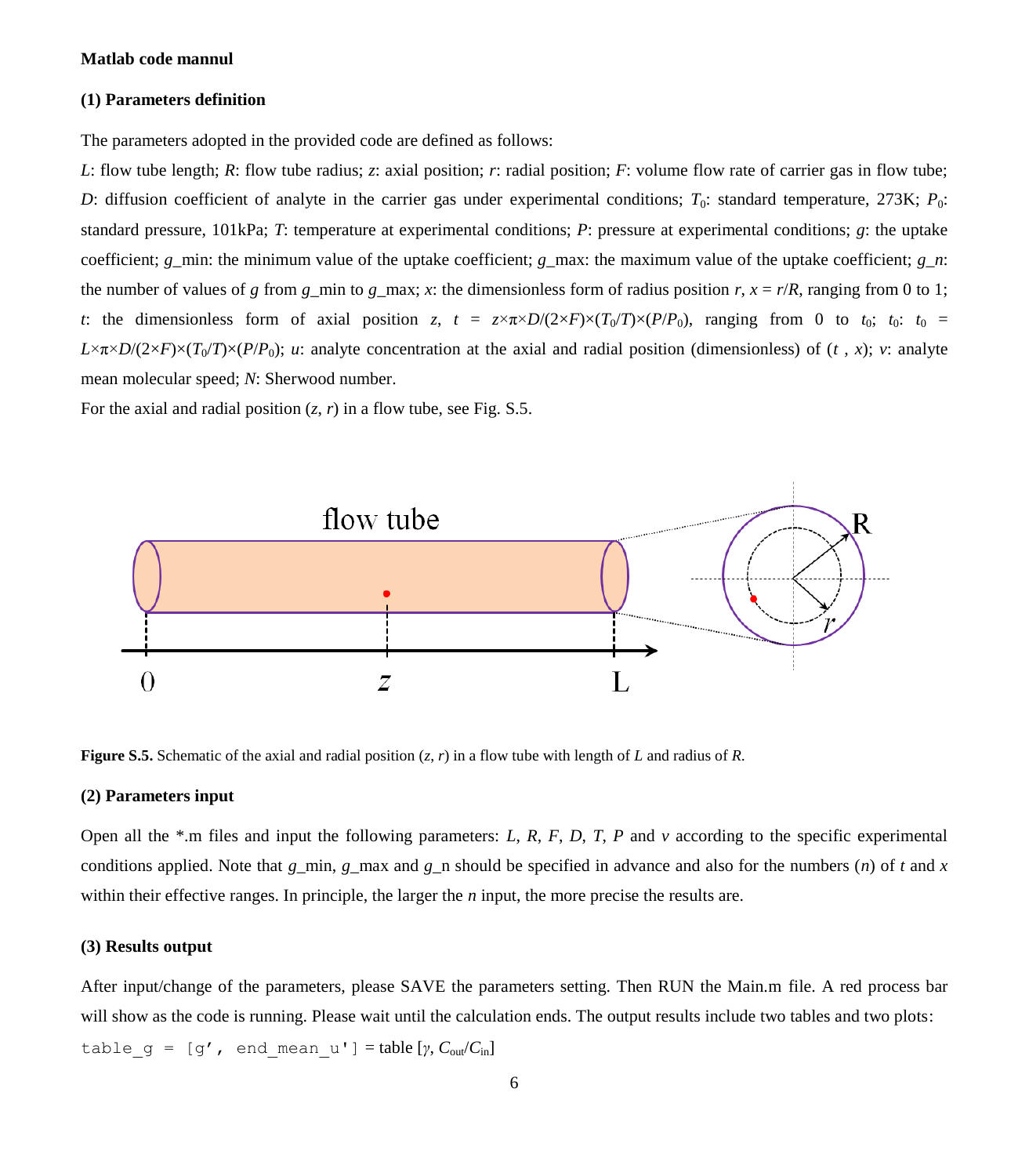table N =  $[N'$ , end mean u'] = table  $[N_{\text{Shw}}, C_{\text{out}}/C_{\text{in}}]$ 

plot(q, end mean u) = plot( $\gamma$ ,  $C_{\text{out}}/C_{\text{in}}$ )

plot(N, end mean u) = plot( $N_{Shw}$ ,  $C_{out}/C_{in}$ )

The tables and plots will be saved automatically into the folder in which the \*.m files are located.

#### **Matlab code**

#### **Main.m**

```
function Main()
L = 0.25;
% the length of the flow tube, 0.25 m
F = 1*10^(-3)/60;% the sample volume flow rate, 1.6667e-005 m^3/s
D = 0.0000177;% HCHO diffusion coefficient in N2 at 296k and 101kPa, 0.0000177 m^2/s
TO = 273;% temperature at standard conditions, 273 K
P0 = 101:
% pressure at standard conditions, 101 kPa
T = 296:
% temperature at experimental conditions, 296 K
P = 101;% pressure at experimental conditions, 101 kPa
t0=L*pi*D/(2*F)*(T0/T)*(P/P0);q min= 1e-7;
q max = 1e-4;
q n = 100;
% q is uptake coefficient, q n is the number of q between q min and q max
pdex1(t0,g_min,g_max,g_n)
```
#### **pdex1.m**

```
function pdex1(t0,g min,g max,g n)
m = 1;x = 1inspace(0,1,100);
% x = r* = r/R, x ranging from 0 to 1, r is radial position, R is the
% radius of the flow tube
t = 1inspace(0,t0,100);
% t = z^* = z \times \frac{p^2}{2} = \frac{p^2}{2} (2×F) × (T0/T) × (P/P0), z is axial position, z ranging from
% 0 to L, t ranging from 0 to t0, t0 corresponding to the whole length of
```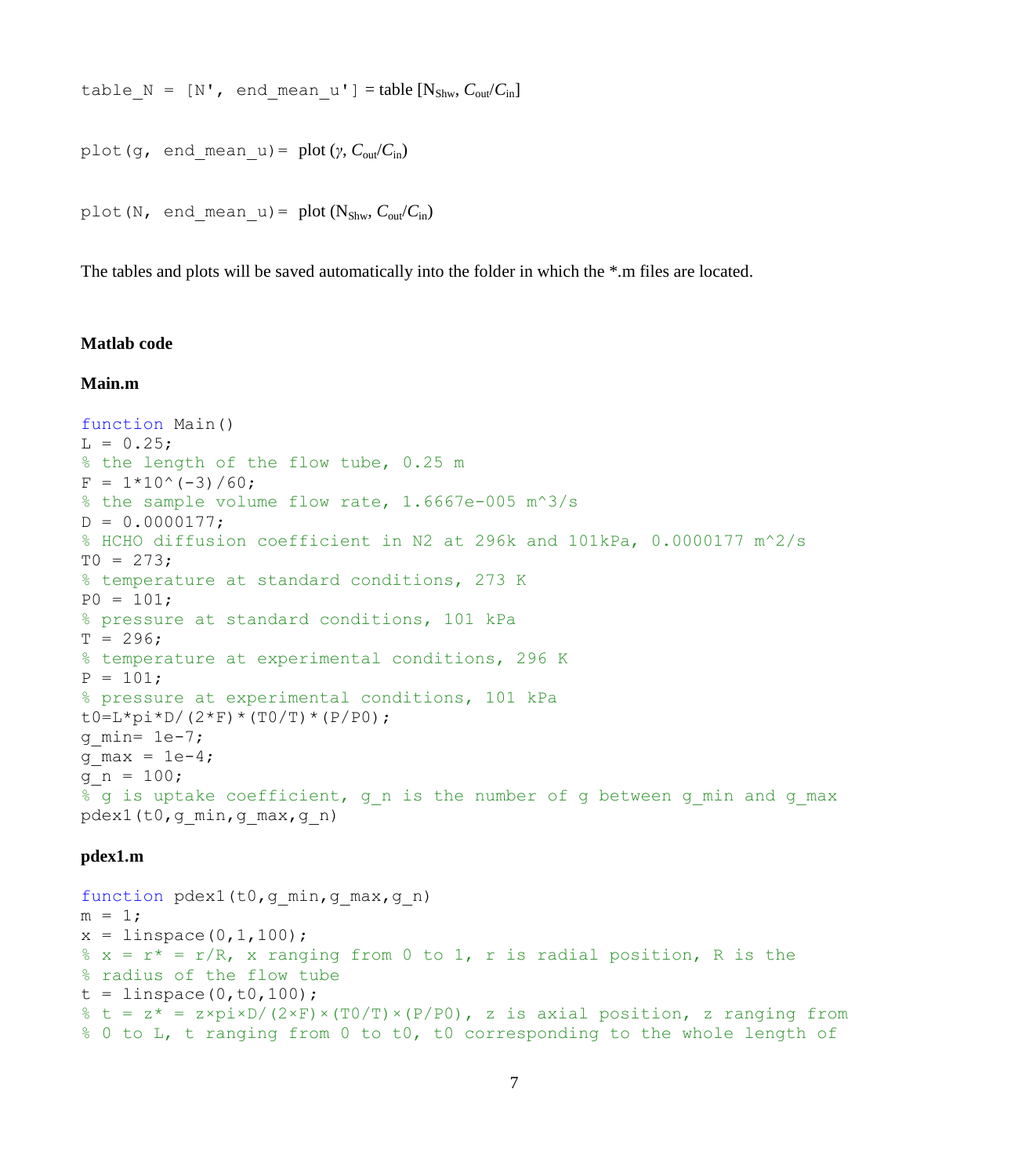```
% the flow tube (dimensionless)
q = \text{linspace}(q \text{ min},q \text{ max},q \text{ n});% g is uptake coefficient,g n is number of g between g min and g max
global g_i
h = \text{waitbar}(0, 'Please wait...');
steps = length(g);
for i=1: length(q)q i = q(i);sol = pdepe(m, @pdex1pde, @pdex1ic, @pdex1bc, x, t);u = sol(:,:,1);N f(q(i))end mean u(i) = mean(u(end,:));
     waitbar(i / steps)
end
close(h) 
table q = [q', end \text{ mean } u'];
xlswrite(['results,q',num2str(t0),'-',num2str(q,min),'.xls'], table q)
figure
plot(g,end_mean_u)
xlabel('Uptake coefficient')
ylabel('Cout/Cin')
title ('Cout/Cin vs Uptake coefficient')
saveas(gcf,['results,g',num2str(t0),'-',num2str(g_min),'.fig'],'fig')
close gcf
N = N f(q);table N = [N', end mean u'];
xlswrite(['results,N',num2str(t0),'-',num2str(q,min),'.xls'], table N)
figure
plot(N,end_mean_u)
xlabel('Sherwood Number')
ylabel('Cout/Cin')
title('Cout/Cin vs Sherwood Number')
saveas(qcf,['results,N',num2str(t0),'-',num2str(q_min),'.fiq'],'fiq')
close gcf
```
#### **pdex1pde.m**

```
function [c, f, s] = \text{p}\text{d}\text{exp}\text{d}\text{e}(x, t, u, \text{D}\text{u}\text{D}x)c = 1-x^2;f = DuDx;s = 0:
```
#### **pdex1ic.m**

```
function u0 = pdexlic(x)
u0 = 1;
```